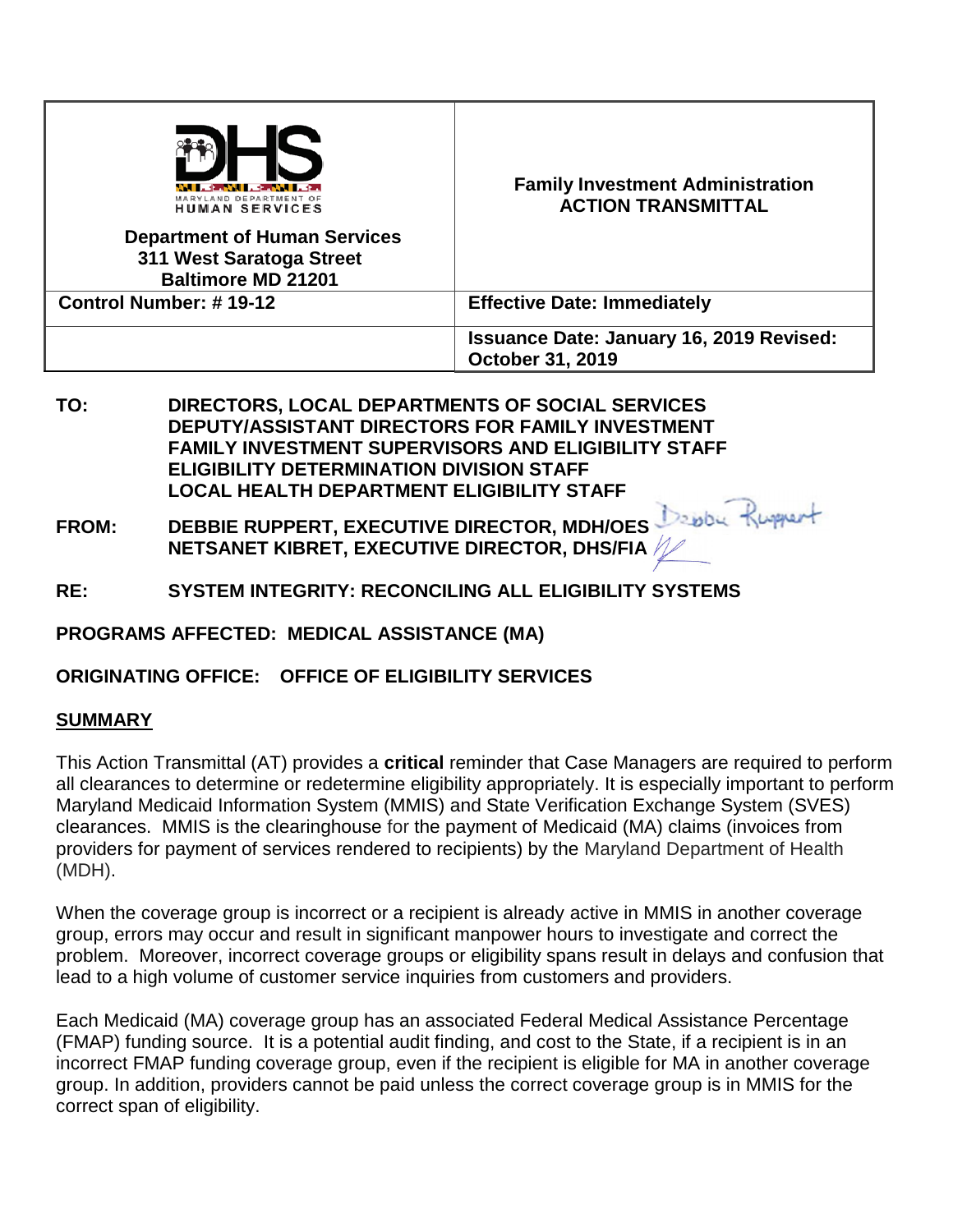# **ACTION REQUIRED**

# **MMIS CLEARANCE AND CLOSING ACTION:**

Before approving an application in any eligibility system, the Case Managers **must** first check MMIS (Screens 1, 2, 4, and 8) to determine if the customer has existing Medical Assistance (MA) that first must be closed. When MA eligibility already exists on MMIS in a specific coverage group, the Case Manager must decide if the new action requires the existing MA case to be closed in the existing system of record: the Maryland Health Connection (MHC), the Client Automated Resource & Eligibility System (CARES) or the Eligibility & Enrollment System (E&E).

If the Case Manager does not have the system access to close the active MA case in the existing system of record, **it is the responsibility of the Case Manager taking the current action to contact the designated staff for the existing system of record to close the case**. See the table in Attachment 1 for more guidance.

Examples:

- **If a customer has an active case in the A-track, F-track or P-track coverage group on MMIS**, indicating the case is active in Maryland Health Connection, but is now applying for Long-Term Care (LTC) Medical Assistance in the E&E, the Case Manager responsible for the LTC application must close the case in MHC if the decision is to approve the LTC application in the E&E system or locate the Case Manager within their office who can take the action on MHC.
- **If a customer has an active case in the S-track, G-track or E-track (SSI, ABD, QMB or SLMB) on MMIS**, and is now applying in E&E for Long-term Care, then before the LTC application can be approved, the LTC Case Manager is responsible for closing the CARES case or locating the Case Manager within their office who can take the closing action on CARES.
	- Exception: If the MMIS screen indicates the customer is enrolled in an S16, S13D, W01, which indicates specific non-MAGI Medicaid programs that are not in CARES, then contact the EDD Waiver Unit (see contact list below) to have the case closed.
- **If a customer has an active case in the H-track in MMIS** (which indicates a Waiver case), and is now applying in E&E for Long-term Care, then before the LTC application can be approved, the LTC Case Manager is responsible for closing the CARES case or locating the Case Manager within their office who can take the closing action on CARES.
- **If a customer has an active case in the L-track or T-track on MMIS**, and has applied for any Medical Assistance program in CARES, then before the CARES application can be approved, the CARES Case Manager is responsible for closing the E&E case or locating the Case Manager within their office who can take the closing action on E&E.
- If a customer has an active case in the S-track, G-track or E-track (SSI, ABD, QMB or **SLMB) in MMIS**, and applies in MHC, a Verification Check List is created that the DHS Rapid Response Team and a special EDD team must manually process. The customer will see the following message on a written notice of eligibility and the Eligibility Determination page, "*Explanation: Eligibility is pending because our records show you are currently enrolled in another Medicaid program. We are verifying if you can enroll through Maryland Health Connection. Please check your account soon or contact us for the status of this verification."*
- If a customer has an active case in the L-track, T-track, S03, S13 and S14 coverage **groups on MMIS**, and the customer applies on the MHC, the customer will receive the following message on the Eligibility Determination page: "*Our records indicate this individual is enrolled in another Maryland Medical Assistance Program and is not eligible for Medicaid through the Maryland Health Connection (COMAR 10.09.11.03, 10.09.43.03, 10.09.24.03B or*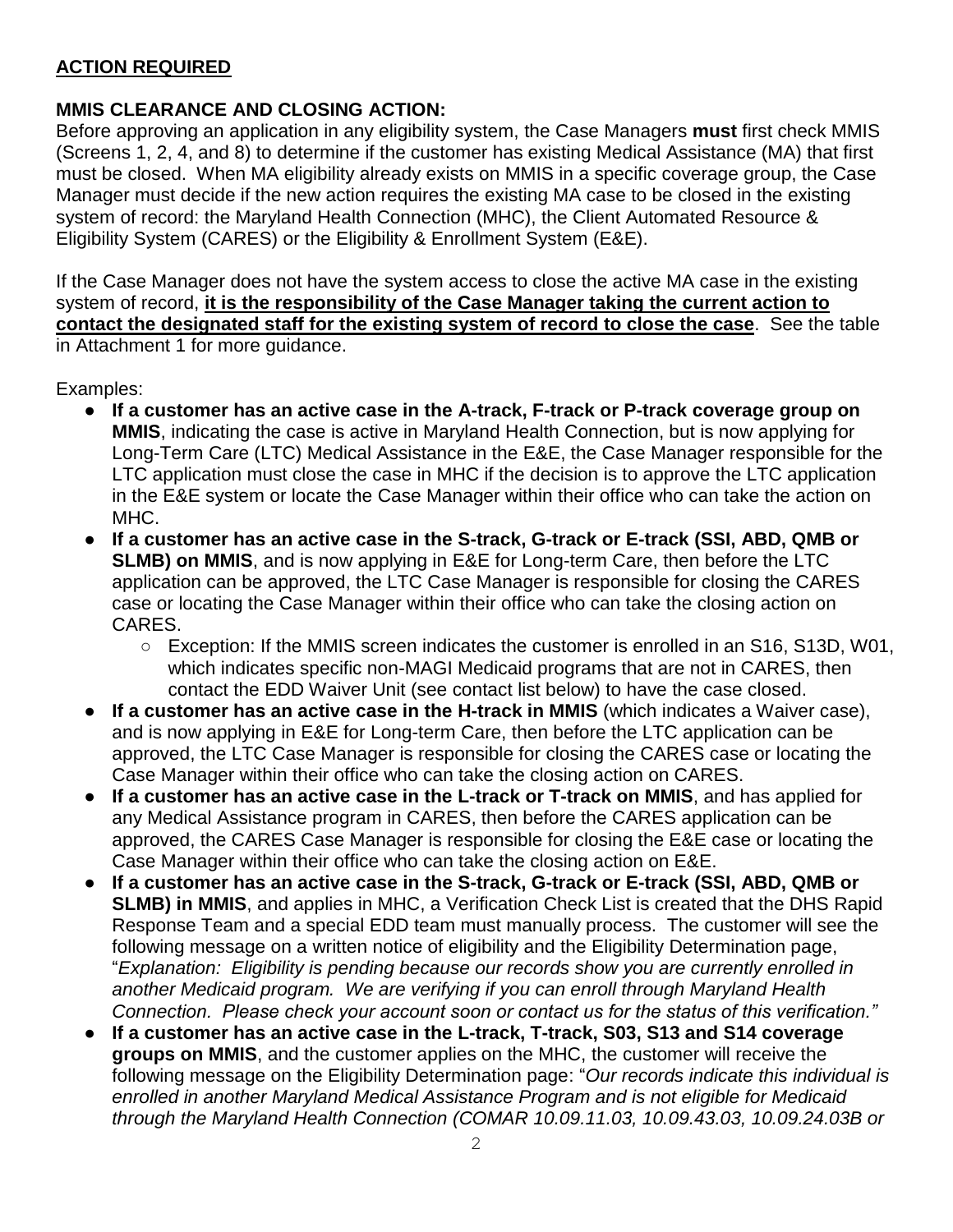*D)."* MHC will not allow the customer to proceed in MHC while the existing MA case is open.

**VERY IMPORTANT:** The Case Manager who is approving the new Medical Assistance application must check MMIS **again** to ensure the closure of the existing Medical Assistance case is reflected in MMIS. If MMIS does not have an **End Date** for the existing Medical Assistance case, then follow the Urgent Closure Instructions below.

## **OTHER ACTION**:

The additional actions should always be performed:

- **Narrate to document ALL the action(s) taken on the case**.
- Perform all additional required clearances to determine/redetermine eligibility appropriately: SVES clearances, SAVE (for CARES and E&E if needed), MABS (for CARES and E&E).
- Upload to ECMS for CARES, and directly into E&E and MCH all clearances you obtained to establish eligibility and substantiate your decisions.
- Upload all incoming documents to establish eligibility and substantiate your decisions.
- EDD: Follow office standard operating procedures for properly maintaining case records so that case records (inclusive of all materials to substantiate eligibility) are readily accessible to your office and other outside entities, including auditors.
- Use Alerts in CARES or Work Items in E&E to follow-up on outstanding case issues.
- Ask your supervisor for clarification when unsure of policies or procedures.

# **URGENT CLOSURES**:

Sometimes it is necessary to contact MMIS staff in order to quickly have an End Date input into MMIS so that the consumer can receive care quickly or so that timeliness for application processing can be met. These instructions show Case Managers how and under what circumstances to submit an Emergency CTAD.

- The following list includes examples of when the Case Manager should send an Emergency CTAD:
	- Medical (customer urgently needs prescriptions, upcoming appointments, surgery etc.);
	- Political (Governmental inquiries);
	- Eligibility needs to be established quickly (no current span in MMIS);
	- Eligibility needs to be changed (the eligibility system shows a closure date but MMIS still has no End Date); and,
	- Application Compliance (the new application is within 2 days of reaching the 45th day of pending and needs to be approved). [COMAR 10.09.24.04-1D\(1\).](http://www.dsd.state.md.us/comar/comarhtml/10/10.09.24.04-1.htm)
- Follow this process to submit an Emergency CTAD to MDH's DREP Unit:
	- Use the Microsoft Word fillable version of the CTAD form (attached) and fill it out using the example below as a guide.
	- Select the Type of Emergency in the upper right-hand corner ("Medical," "Political," or "Eligibility").
	- Submit the form to your Supervisor to fax or email to the DREP office at MDH.
	- Note: When filling out the CTAD form, do not reveal the customer's medical diagnosis.
	- Supervisors: Fax the CTAD to 410-333-5087 or email it to Madeleine Mpungu [\(madeleine.mpungu@maryland.gov\)](mailto:madeleine.mpungu@maryland.gov) or Brian Hanson [\(brian.hanson@maryland.gov\)](mailto:brian.hanson@maryland.gov) in the DREP office.
	- $\circ$  Emergency CTADs are processed within 24 48 hours upon receipt.
	- Note: do not submit the same CTAD multiple times as this will cause delays in the process.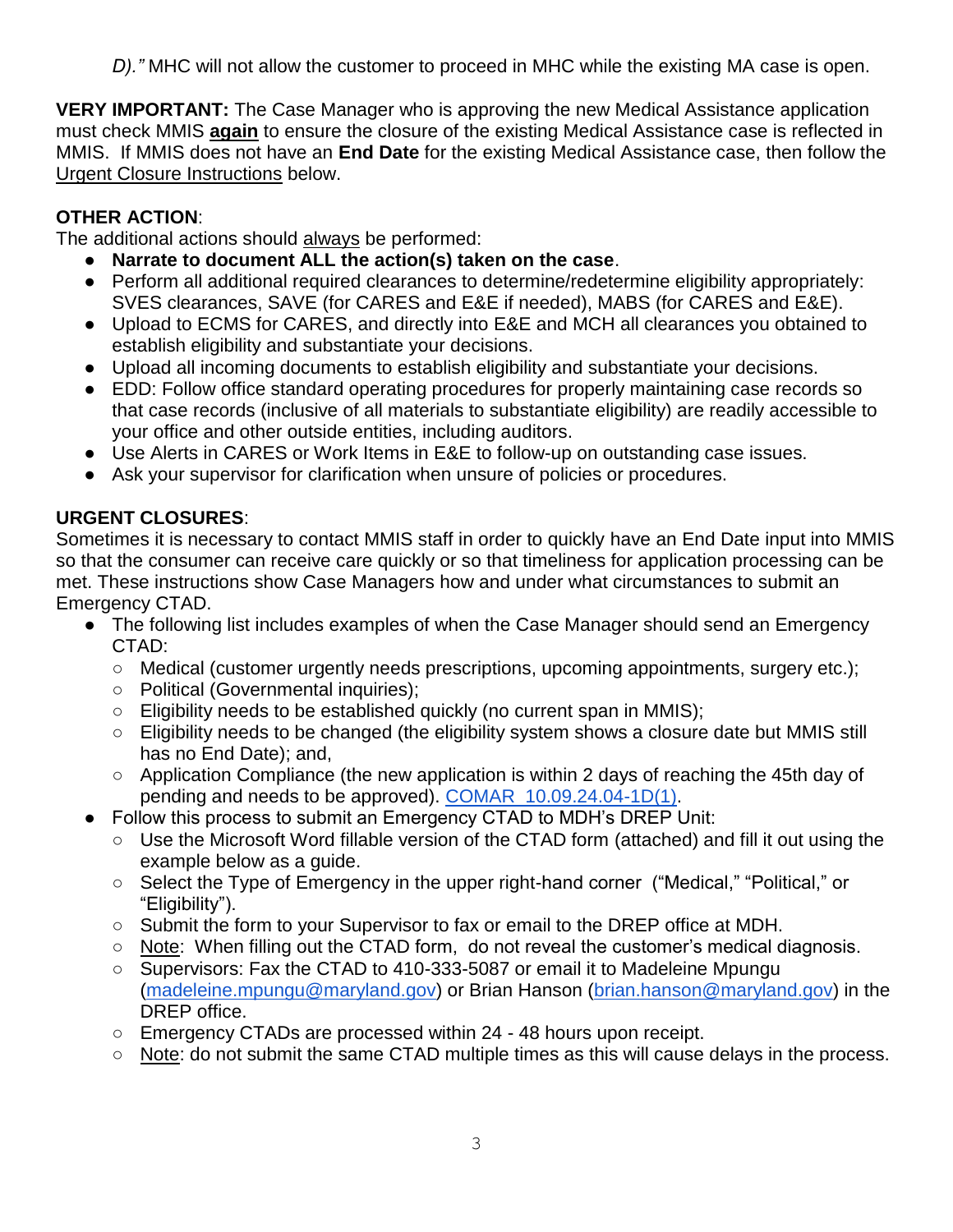#### MARYLAND DEPARTMENT OF HEALTH AND MENTAL HYGIENE MEDICAID MANAGEMENT INFORMATION SYSTEM CERTIFICATION/INPUTDOCUMENT

**EMERGENCY** (select): **EX Medical** □ Political **Eligibility Timeliness** 

|                                                                         | ADD INDIVIDUAL<br><b>ACTION CODE A</b> |                 |                   |                                                                             | <b>TYPE OF</b><br><b>CHANGE</b>                                |                 |                  |                                     |               |  |
|-------------------------------------------------------------------------|----------------------------------------|-----------------|-------------------|-----------------------------------------------------------------------------|----------------------------------------------------------------|-----------------|------------------|-------------------------------------|---------------|--|
| <b>CHANGE</b><br>REISSUE CARD                                           |                                        |                 |                   |                                                                             | CANCEL                                                         |                 | <b>RECERTIFY</b> |                                     |               |  |
|                                                                         |                                        |                 |                   | <b>REOPEN</b>                                                               |                                                                | COVERAGE        |                  |                                     |               |  |
| * ORIG-ID: 000333444450<br>* CURR-ID:000333444450<br>* NAME: Test, Case |                                        |                 |                   | *HOH/CASE-NUM: 000000035<br><b>CARES IRN: 000000035</b><br>SSN:000-000-0000 |                                                                |                 |                  | <b>MEDICARE-NUM:</b><br>RCY47F23479 |               |  |
| * HOH NAME: Test, Case<br>* ADDR: 123 Circle Way                        |                                        |                 |                   |                                                                             | *APPL DATE: 12-19-1965                                         |                 |                  |                                     |               |  |
| ADDR:                                                                   |                                        |                 |                   | $E$ DEC-DT:                                                                 |                                                                |                 |                  |                                     |               |  |
| * CITY: Baltimore                                                       |                                        |                 |                   |                                                                             | *BIRTH: 4/1/2019                                               |                 |                  | $*$ <b>SEX: F</b>                   |               |  |
| * STATE: MD                                                             | $\star$ ZIP: 21211                     |                 |                   |                                                                             | <b>RETURN CARD</b>                                             | $*$ RACE: U     |                  |                                     |               |  |
| PHONE: 410-222-6633<br>* RES-CNTY:                                      |                                        |                 |                   |                                                                             | HOSP-NUM:<br>DT-OF-ENTRY: (If cit code is L):<br><b>DEATH:</b> |                 |                  |                                     |               |  |
| * DIST-OFF: 120                                                         |                                        |                 |                   | *UNIT:                                                                      |                                                                |                 |                  |                                     |               |  |
| * CITZ-IDEN:                                                            |                                        |                 |                   | VCN:                                                                        |                                                                |                 |                  | <b>ISSUE-DT:</b>                    |               |  |
|                                                                         |                                        |                 |                   | *ORIGIN:                                                                    |                                                                |                 |                  |                                     |               |  |
| * - REQUIRED FOR ADD                                                    |                                        |                 |                   |                                                                             |                                                                |                 |                  |                                     |               |  |
|                                                                         |                                        |                 | <b>CARES ONLY</b> |                                                                             | NON-CARES                                                      |                 |                  |                                     |               |  |
| <b>BEGIN</b>                                                            | <b>END</b>                             | <b>COV</b>      | <b>COV</b>        | <b>CAT</b>                                                                  | <b>SCP</b>                                                     | <b>SPLIT-AM</b> | <b>CIT</b>       | <b>SRC</b>                          | <b>CN-RSN</b> |  |
| <b>DATE</b>                                                             | <b>DATE</b>                            | <b>GROUP</b>    | <b>TYPE</b>       |                                                                             |                                                                | T               |                  |                                     |               |  |
| 4/1/2019                                                                | 999999                                 | P <sub>06</sub> | P                 |                                                                             |                                                                | 0.00            | $\mathbf{C}$     | H                                   |               |  |
|                                                                         |                                        |                 |                   |                                                                             |                                                                | 0.00            |                  |                                     |               |  |
| SIGNATURE:                                                              |                                        |                 |                   | PHONE:                                                                      |                                                                |                 |                  | DATE:                               |               |  |
|                                                                         |                                        |                 |                   |                                                                             |                                                                |                 |                  |                                     |               |  |

### **INQUIRIES**

Please direct policy questions to the Maryland Department of Health, Office of Eligibility Services at 510-767-1563 or 1-800-592-5231 (select option 2 and request extension 1563).

- cc: DHS Executive and FIA Management Staff MDH Executive and OES Management Staff MHBE Executive and Management Staff DHS Constituent Services DHS Help Desk
- ATTACHMENTS: 1- What To Do When You Need To Approve An MA Application But There Is Another MA Case Open In MMIS 2-CTAD Microsoft Word fillable Form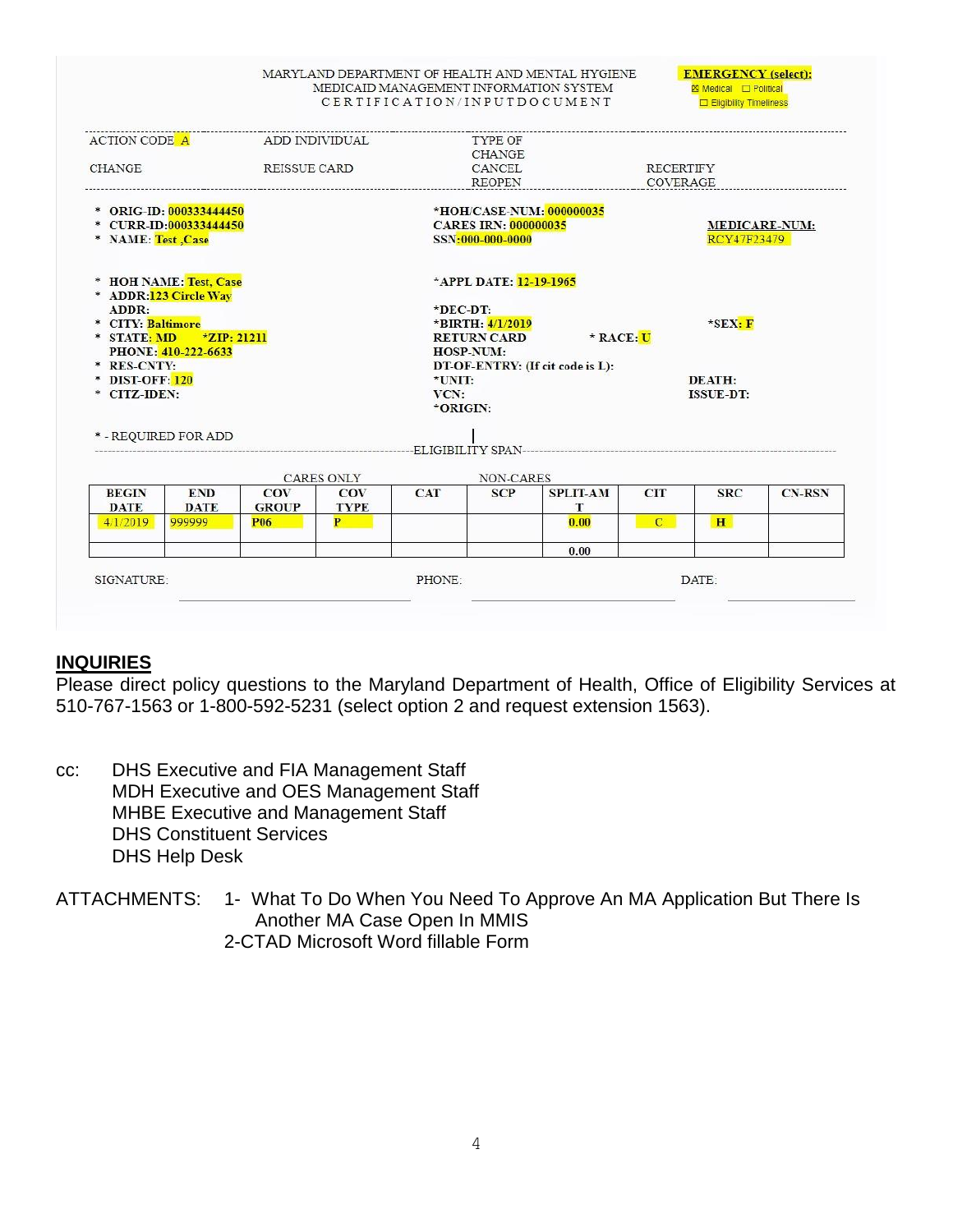### **ATTACHMENT 1**

# **WHAT TO DO WHEN YOU NEED TO APPROVE AN MA APPLICATION BUT THERE IS ANOTHER MA CASE OPEN IN MMIS**

| #              | In MMIS, This<br><b>Coverage Group</b><br><b>Is Active:</b> | In This<br><b>Eligibility</b><br>System: | <b>I</b> Work<br>In:                     | I Cannot Close The Case in That System, Therefore I Must:                                                                                                                                                                                          |
|----------------|-------------------------------------------------------------|------------------------------------------|------------------------------------------|----------------------------------------------------------------------------------------------------------------------------------------------------------------------------------------------------------------------------------------------------|
|                | A02, A03, A04,<br>C13J, C13, D02,<br>D04, E05, F02,         | Maryland<br>Health<br>Connection         | <b>LDSS</b>                              | Contact the designated staff within the local office who are responsible for MAGI activities to process the<br>requested closure. If the local department designee requires assistance, contact the SMART Team at<br>FIA.RRT@maryland.gov.         |
|                | F05, F98, P02,<br>P06, P07, P11,                            |                                          | OLTC*                                    | Contact the designated staff within the OLTC who are responsible for MAGI activities to process the requested<br>closure. If the OLTC designee requires assistance, contact the SMART Team at FIA.RRT@maryland.gov.                                |
|                | P13, P14                                                    |                                          | LHD                                      | Contact the MCHP Supervisor to assign the closure to an MHC Case Worker.                                                                                                                                                                           |
|                |                                                             |                                          | <b>EDD</b>                               | Enter the MHC case that need to be closed on the EDD Overlapping Google Spreadsheet. EDD's case manager<br>must complete the closure and review within 2-3 days to ensure the MHC closure is reflected in MMIS.                                    |
| $\overline{2}$ | E01, E02, E03, E04,<br>F99, G01, G02, G98,<br>G99, H01,     | <b>CARES</b>                             | <b>LDSS</b><br><b>OLTC</b><br><b>LHD</b> | Contact the appropriate CARES Clearinghouse Worker in the LDSS where the case resides. (Follow this link)                                                                                                                                          |
|                | S01, S02, S03, S04,<br>S05, S06, S07, S14,<br>S98, S99, X02 |                                          | <b>EDD</b>                               | Enter the CARES case that need to be closed on the EDD Overlapping Google Spreadsheet. EDD's case<br>manager must complete the closure and review within 2-3 days to ensure the MHC closure is reflected in MMIS.                                  |
| 3              | L01, L98, L99<br>T02, T03, T04, T05,<br>T <sub>99</sub>     | Eligibility &<br>Enrollment<br>(LTC)     | <b>LDSS</b>                              | Contact the designated staff within the local department who are responsible for LTC activities to process the<br>requested closure. If the local department designee requires assistance, contact the Help Desk at<br>oths.helpdesk@maryland.gov. |
|                |                                                             |                                          | <b>OLTC</b>                              | Contact the immediate LTC Supervisor for assistance with case closure concerns. If the LTC Supervisor<br>requires assistance, they can contact the Help Desk at oths.helpdesk@maryland.gov.                                                        |
|                |                                                             |                                          | <b>LHD</b>                               | Contact the Help Desk at oths.helpdesk@maryland.gov.                                                                                                                                                                                               |
|                |                                                             |                                          | <b>EDD</b>                               | Enter the E&E case that need to be closed on the EDD Overlapping Google Spreadsheet. EDD's case manager<br>is responsible for completing the closure and reviewing within 2-3 days to ensure the E&E closure is reflected in<br>MMIS.              |
| $\overline{4}$ | P <sub>10</sub>                                             | Healthy<br>Maryland                      | Any<br>office                            | Contact Phyllis Crutchfield 410-767-8211, in the Eligibility Determination Division,<br>Phyllis.Crutchfield@maryland.gov                                                                                                                           |
| $\sqrt{5}$     | S13D, S16, W01                                              | No System                                | Any<br>office                            | Contact Jackie Dunphy 410-767-7518, in the Eligibility Determination Division, Jackie.Dunphy@maryland.gov<br>to close Employed Individuals with Disabilities, Increased Community Services, or WBCCHP                                              |

\*OLTC = Office of Long Term Care, previously known as the Bureau of Long Term Care